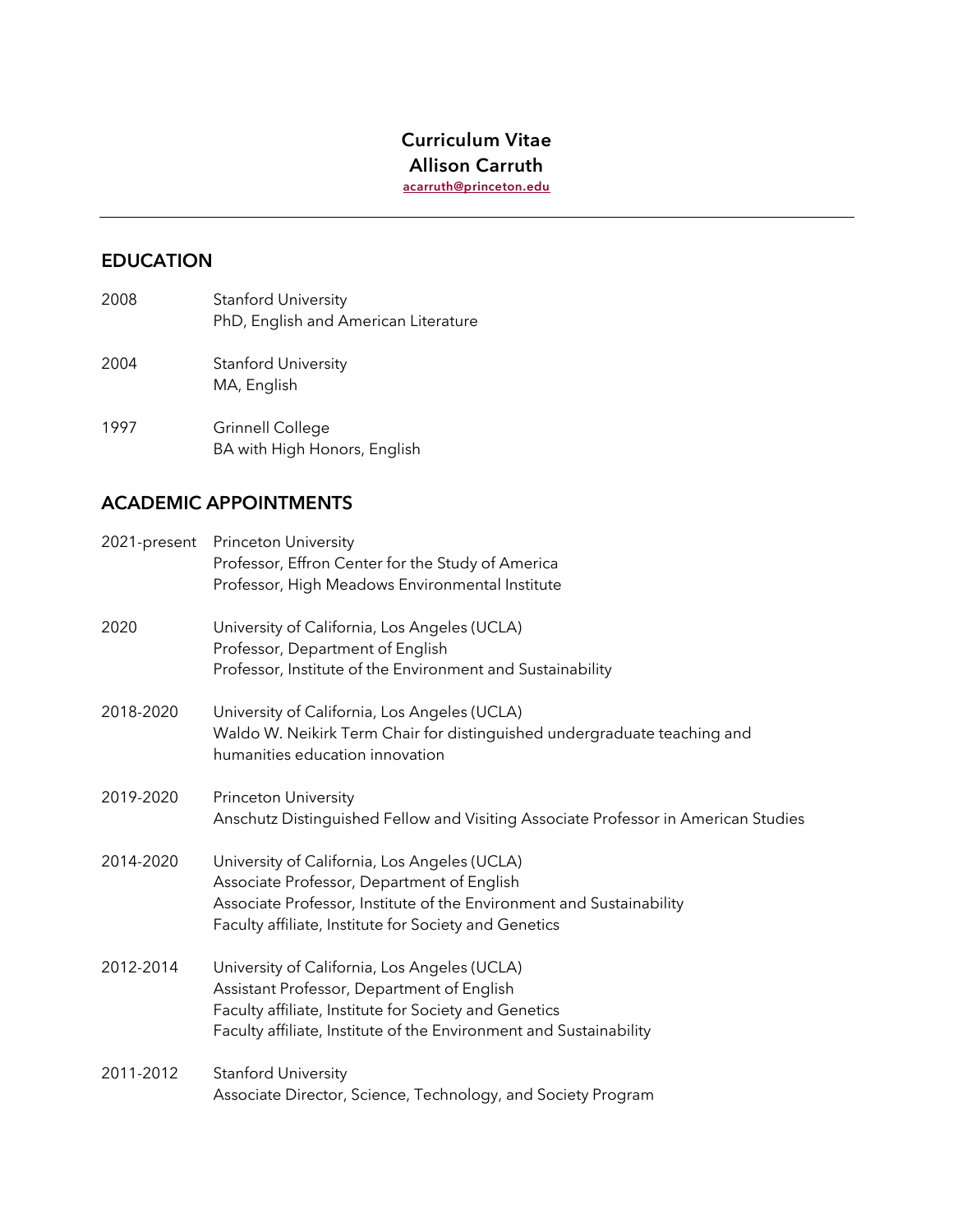- 2008-2012 University of Oregon Assistant Professor, Department of English Core faculty member, Environmental Studies Program
- 2008-2009 University of California, Santa Barbara Arnhold Postdoctoral Fellow in English

### **ADMINISTRATIVE & LEADERSHIP EXPERIENCE**

| $2021 -$  | Faculty director and P.I., Environmental Media Lab, Princeton University                                                                      |
|-----------|-----------------------------------------------------------------------------------------------------------------------------------------------|
| 2020      | Faculty advisor, Transdisciplinary Research, Office of the Vice Chancellor of Research and<br>Creative Activities, UCLA                       |
| 2018-2020 | Faculty chair, Food Studies Minor, Undergraduate Education Initiatives, UCLA                                                                  |
| 2016-2020 | Founding faculty director, Laboratory for Environmental Narrative Strategies (LENS),<br>Institute of the Environment and Sustainability, UCLA |
| 2019      | Special Assistant for Strategic Initiatives, Coastlines and People, Vice Chancellor of<br>Research and Creative Activities, UCLA              |
| 2011-2012 | Associate Director, Science, Technology, and Society Program, Stanford University                                                             |

### **FELLOWSHIPS & HONORS**

| 2019-2020 | Anschutz Distinguished Fellowship in American Studies, Princeton University                                                                      |
|-----------|--------------------------------------------------------------------------------------------------------------------------------------------------|
| 2018-2019 | Seminar in Teaching Excellence Co-lead, Environmental Humanities, Mellon-funded<br>Excellence in Pedagogy and Innovative Classrooms (EPIC), UCLA |
| 2017-2018 | President's Faculty Research Fellowship, UC Humanities Research Institute (UCHRI)                                                                |
| 2011      | Faculty Research Award, University of Oregon                                                                                                     |
| 2010-2011 | Resident Scholar Fellowship, Wayne Morse Center for Law and Politics, University of<br>Oregon                                                    |
| 2009-2010 | New Junior Faculty Award, University of Oregon                                                                                                   |
| 2009      | Sony Scholar Award for Excellence in Digital Research and Teaching                                                                               |
| 2009      | Teaching Recognition Award, UC Santa Barbara                                                                                                     |
| 2009      | Alden Dissertation Prize, Department of English, Stanford University                                                                             |
| 2008      | PhD Commencement Address, Department of English, Stanford University                                                                             |
| 2006      | Centennial Graduate Student Teaching Award, Stanford University                                                                                  |
| 2005-2006 | Mellon Dissertation Fellowship, Stanford University                                                                                              |
| 2005      | Graduate Research Opportunity, Stanford University                                                                                               |
| 1997      | Beulah Bennet-Loring Prize for Excellence in English, Grinnell College                                                                           |
| 1996      | Rhodes Scholarship State Finalist, Colorado                                                                                                      |
|           |                                                                                                                                                  |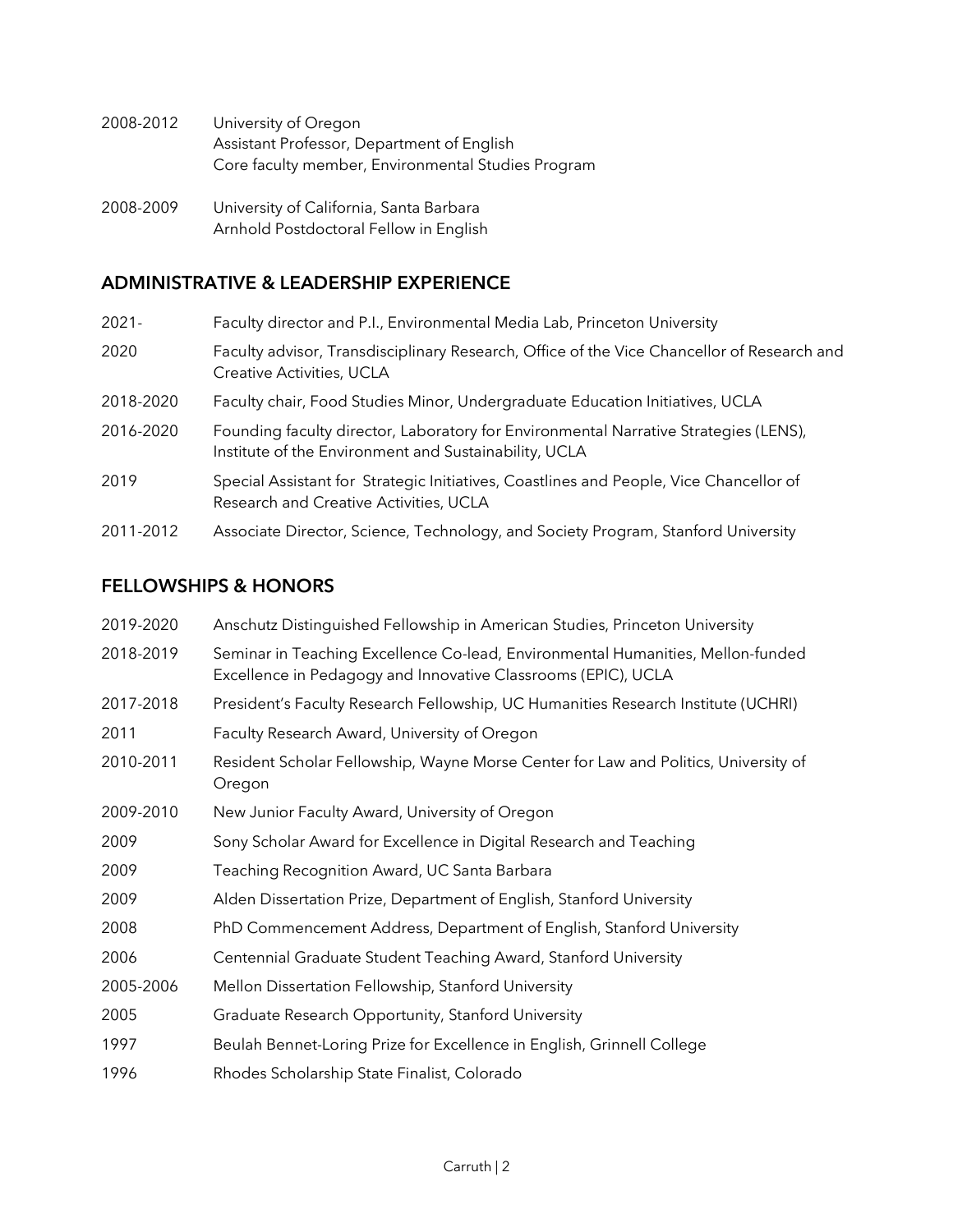### **GRANTS & AWARDS**

| 2022-2024 | P.I. and mentor, Environmental Justice Media, Emerging Voices Postdoctoral Fellow,<br>American Council of Learned Societies (ACLS) (funding for two-year postdoctoral fellow).                                                                                         |
|-----------|------------------------------------------------------------------------------------------------------------------------------------------------------------------------------------------------------------------------------------------------------------------------|
| 2022-2023 | P.I. and faculty lead, Climate story incubator, Environmental Media Lab, Humanities<br>Council Magic Grant for Innovation, Princeton University (\$50,000).                                                                                                            |
| 2021-2022 | Faculty co-lead, "Food Studies Forum," Humanities Council Magic Grant for Innovation,<br>Princeton University (\$25,000).                                                                                                                                              |
| 2017-2020 | Key Personnel, National Science Foundation-National Research Traineeship (NRT),<br>"Innovations at the Nexus of Food, Energy and Water Systems" (INFEWS), awarded to<br>support five-year graduate education initiative, led by Laurent Pilon (\$3,000,000)            |
| 2018-2019 | Faculty Lead, UCLA Arts Initiative Grant, awarded to support "Nimble Foods for Climate<br>Chaos," collaboration with artist Marina Zurkow and culinary team Hank and Bean<br>(\$15,000)                                                                                |
| 2018-2019 | Principal Investigator, Faculty Research Grant, UCLA Academic Senate, awarded to<br>support primary research and writing of Novel Ecologies (\$9,300)                                                                                                                  |
| 2017-2018 | Principal Investigator, Transdisciplinary Seed Grant, UCLA Office of the Vice Chancellor<br>for Research, "Los Angeles as a Lab for Environmental Culture and Science: A Public<br>Media Collaboration," awarded to support LENS-KCET/SoCal PBS partnership (\$38,000) |
| 2016-2017 | Principal Investigator, Faculty Research Grant, UCLA Academic Senate, awarded to<br>support development of third book project (\$9,000)                                                                                                                                |
| 2014-2015 | Principal Investigator, ArtPlace America-Creative Placemaking, awarded to support Play<br>the LA River public engagement and participatory art project (\$185,500)                                                                                                     |
| 2014-2015 | Principal Investigator, Faculty Research Grant, UCLA Academic Senate, awarded to<br>support "Slow Food in Digital Times" article (\$8,000)                                                                                                                             |
| 2013-2015 | Principal Investigator, Public Humanities Grant, California Studies Consortium, awarded to<br>Play the LA River public engagement and participatory art project (\$18,000)                                                                                             |
| 2013-2014 | Principal Investigator, Faculty Research Grant, UCLA Academic Senate, awarded to<br>support "Seed Savers and Seed Networks" digital archiving project (\$6,000)                                                                                                        |
| 2012      | REVs Institute, Stanford University, with Fred Turner, awarded to Science, Technology, and<br>Society Program for research and teaching initiative (\$90,000)                                                                                                          |
| 2010      | Innovations in Graduate Education Grant, University of Oregon, with Carol Stabile, Doug<br>Blandy and Kate Mondloch, awarded to New Media and Culture initiative (\$6,500)                                                                                             |

## **PUBLICATIONS**

*Sole author unless otherwise indicated*

In Progress *Novel Ecologies*, Under contract with the University of Chicago Press, forthcoming 2022. "'The Science is Clear: Data, Disinformation and the Storying of Climate Change," book project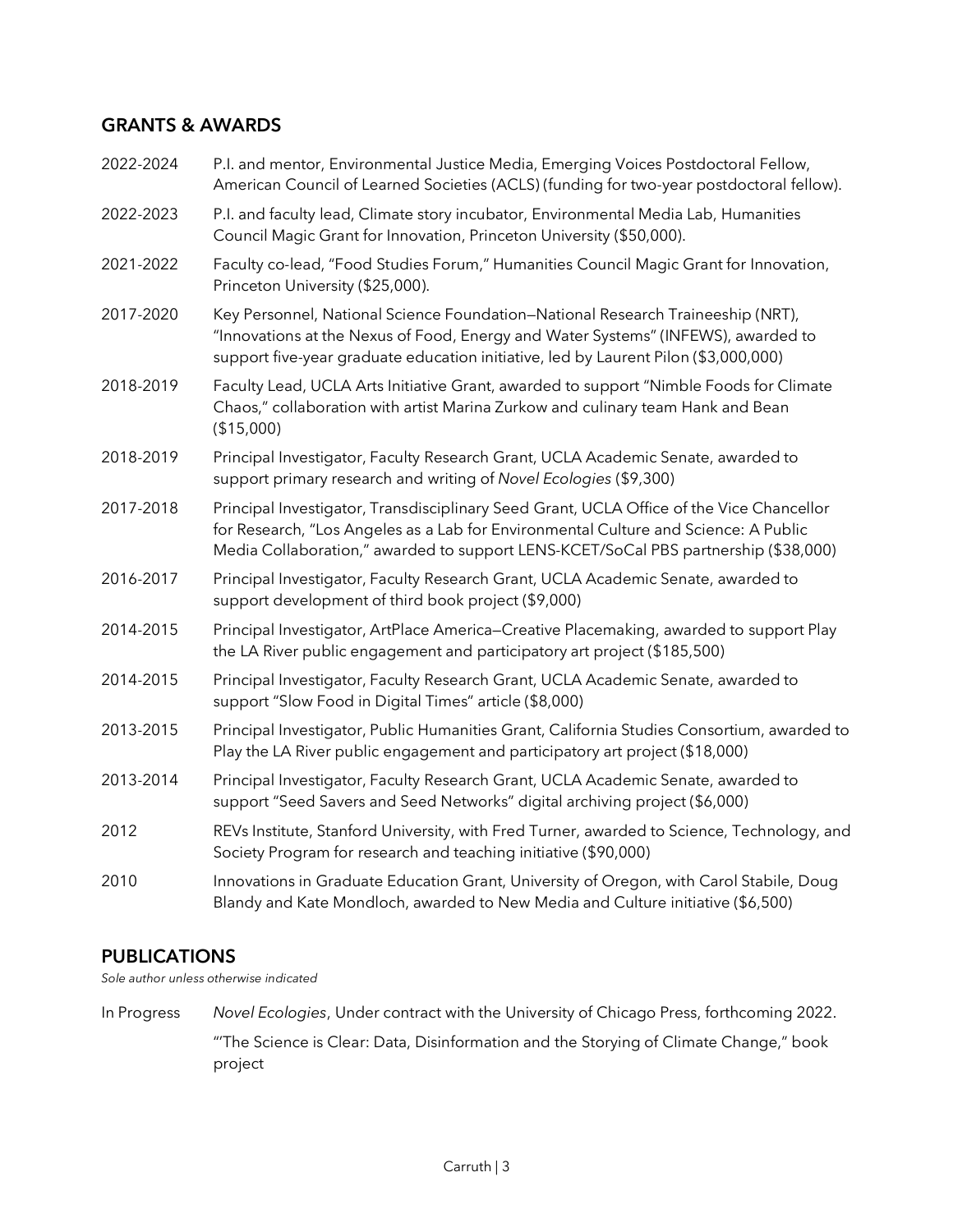| <b>Books</b>         | Tigner, Amy L., and Allison Carruth, Literature and Food Studies, Abingdon, UK and New<br>York: Routledge, 2018; advance release 2017.                                                                                                                                                                                                  |
|----------------------|-----------------------------------------------------------------------------------------------------------------------------------------------------------------------------------------------------------------------------------------------------------------------------------------------------------------------------------------|
|                      | Global Appetites: American Power and the Literature of Food, Cambridge UP, 2013;<br>paperback edition, 2017.                                                                                                                                                                                                                            |
|                      | Reviewed in American Literature; American Literary History; Food, Culture and<br>Society; Gastronomica: The Journal of Critical Food Studies; Interdisciplinary<br>Studies in Literature and Environment (ISLE); Modern Fiction Studies; Postmodern<br>Culture; Resilience: A Journal of the Environmental Humanities; Utopian Studies. |
| Edited<br>Volumes    | Carruth, Allison, and Robert P. Marzec, eds. "Visualizing the Environment," Special Issue<br>of Public Culture 26.2 (2014).                                                                                                                                                                                                             |
|                      | Heise, Ursula K. and Allison Carruth, eds. "Environmental Humanities," Special Issue of<br>American Book Review (2011).                                                                                                                                                                                                                 |
| Refereed<br>Articles | "Salvage, or what remains," ASAP Forum (2022).<br>"Wild Ecosystems, Culinary Abstractions and the Long Tails of Modernism,"<br>Modernism/modernity Print Plus 4.2 (2019).                                                                                                                                                               |
|                      | "Wily Ecologies: Comic Futures for American Environmentalism," American Literary<br>History online (2017); in print 30.1 (2018): 108-133.                                                                                                                                                                                               |
|                      | "Ecological Media Studies and the Matter of Digital Technologies," PMLA:<br>Publications of the Modern Language Association 131.2 (2016): 364-372.                                                                                                                                                                                      |
|                      | "Open Source Foodways: Agricultural Commons and Participatory Art," ASAP/Journal 1.1<br>$(2016): 95-122.$                                                                                                                                                                                                                               |
|                      | Cleveland, David A., Allison Carruth and D.N. Mazaroli. "Operationalizing local food:<br>Goals, actions and indicators for alternative food systems," Agriculture and Human Values<br>32.2 (2015): 281-297.                                                                                                                             |
|                      | "The Green Avant-Garde," Resilience: A Journal of the Environmental Humanities 2.1<br>(2015).                                                                                                                                                                                                                                           |
|                      | Translated into Russian and reprinted as "Аллисон Каррут: Зеленый авангард:<br>хакеры питания и кибераграрии," Moscow Art Journal (2017).                                                                                                                                                                                               |
|                      | Carruth, Allison, and Robert P. Marzec. "Environmental Visualization in the Anthropocene:<br>Technologies, Aesthetics, Ethics," Public Culture 26.2 (2014): 205-211.                                                                                                                                                                    |
|                      | "The Digital Cloud and the Micropolitics of Energy," Public Culture 26.2 (2014): 339-364.                                                                                                                                                                                                                                               |
|                      | "Culturing Food: Bioart and In Vitro Meat," Parallax 19.1 (2013): 88-100.                                                                                                                                                                                                                                                               |
|                      | "Bog Lands and Digital Markets: Seamus Heaney's Late Poetry," Pacific Coast Philology<br>46.2 (2011): 232-244.                                                                                                                                                                                                                          |
|                      | "War Rations and the Food Politics of Late Modernism," Modernism/Modernity 16.4<br>(2009): 767-795.                                                                                                                                                                                                                                     |
|                      | "The Chocolate Eater': Food Traffic and Environmental Justice in Toni Morrison's Tar<br>Baby," Modern Fiction Studies 55.3 (2009): 596-619.                                                                                                                                                                                             |
|                      | "The Space Stage and the Circus: E.E. Cummings's Him and Frederick Kiesler's<br>Raumbühne," Modern Drama 51.4 (2008): 458-81.                                                                                                                                                                                                           |
|                      |                                                                                                                                                                                                                                                                                                                                         |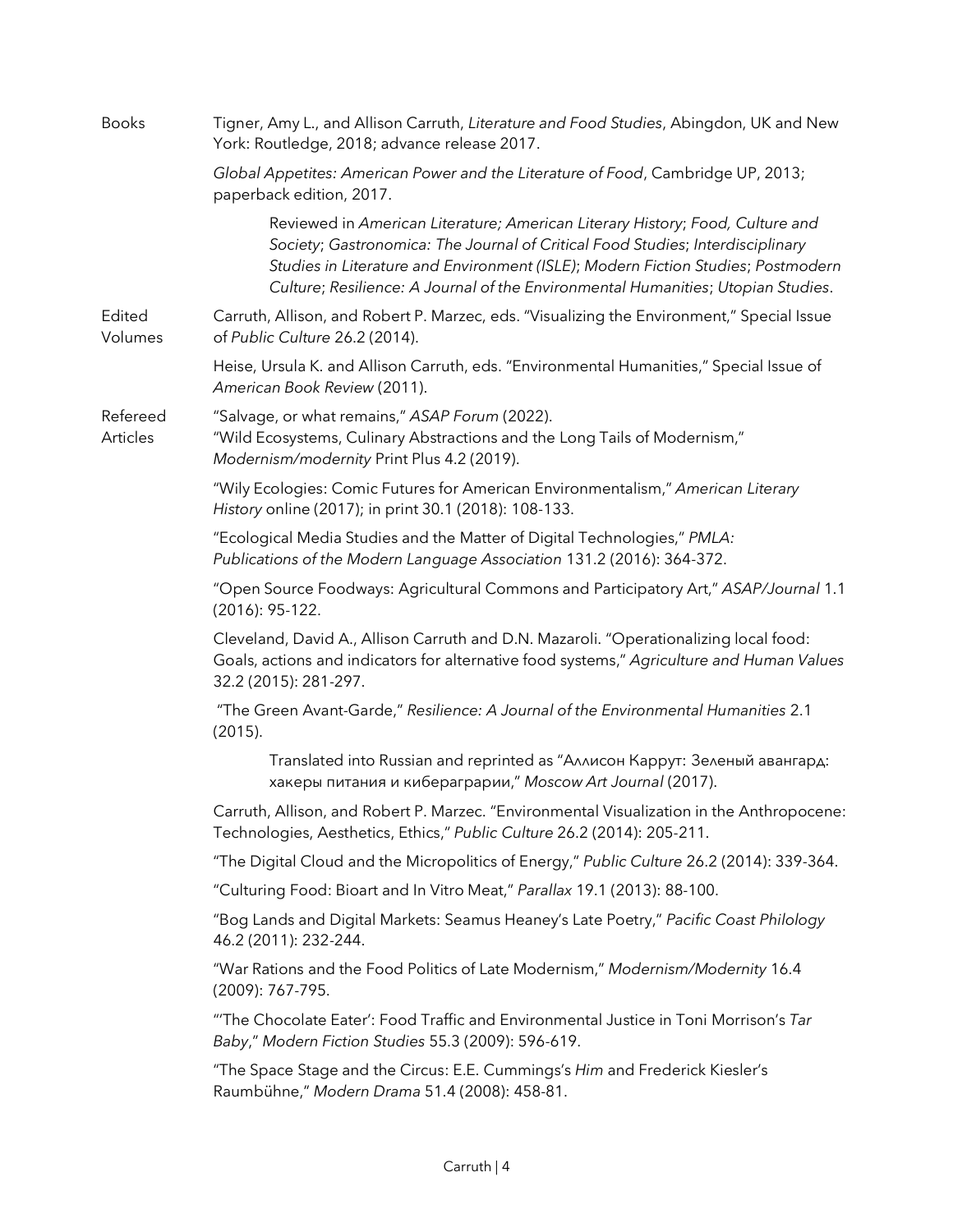|                         | Reprinted in Reading Modern Drama, ed. Alan Ackerman, Toronto: U of Toronto<br>P, 2012: 83-106.                                                                                                                                                                              |
|-------------------------|------------------------------------------------------------------------------------------------------------------------------------------------------------------------------------------------------------------------------------------------------------------------------|
| <b>Book</b><br>Chapters | "Narrative and Environmental Innovation," in The Cambridge Companion to<br>Environmental Humanities, eds. Jeffrey Cohen and Stephanie Foote, Cambridge:<br>Cambridge UP, 2021, 86-99.                                                                                        |
|                         | "Modernism and Gastronomy," in The Cambridge Companion to Literature and Food,<br>ed. J. Michelle Coghlan, Cambridge: Cambridge UP, 2020, pp. 88-100.                                                                                                                        |
|                         | "Avant-Garde Food Writing, Modernist Cuisine," in Food and Literature, ed. Gitanjali G.<br>Shahani, Cambridge: Cambridge UP, 2018, pp. 220-236.                                                                                                                              |
|                         | "Slow Food, Low Tech: Environmental Narratives of Agribusiness and Its Alternatives," in<br>The Routledge Companion to the Environmental Humanities, eds. Ursula K. Heise, Jon<br>Christensen and Michelle Niemann, Abingdon and New York: Routledge, 2017, pp. 313-<br>322. |
|                         | "The City Refigured: Environmental Vision in a Transgenic Age," in Environmental Criticism<br>for the Twenty-First Century, eds. Stephanie LeMenager, Teresa Shewry and Ken Hiltner,<br>London: Routledge, 2011, pp. 85-102.                                                 |
|                         | "Compassion, Commodification and The Lives of Animals," in Postcolonial Ecologies:<br>Literatures of the Environment, eds. Elizabeth DeLoughrey and George Handley, London:<br>Oxford UP, 2011, pp. 200-215.                                                                 |
| Reviews                 | "The Postindustrial Pastoral," review of Adrienne Su, Living Quarters (San Francisco: Manic<br>D. Press, 2015) and Maxine Kumin, And Short the Season (New York: W.W. Norton &<br>Company, 2014) in Public Books (2015).                                                     |
|                         | "Interview: Rob Nixon," co-edited with R. Nixon, Public Culture 26.2 (2014).                                                                                                                                                                                                 |
|                         | Review of Rob Nixon, Slow Violence: Environmentalism of the Poor (Cambridge: Harvard<br>UP, 2011) in Modern Fiction Studies 59.4 (2013): 847-849.                                                                                                                            |
|                         | "Michael Pollan's Dilemma," review of Michael Pollan, Cooked: A Natural History of<br>Transformation (New York: Penguin, 2013) in Public Books (2013).                                                                                                                       |
|                         | "Junk Culture and the Post-Genomic Era," review of Thierry Bardini, Junkware<br>(Minneapolis: U of Minnesota P, 2011) in Postmodern Culture (2011).                                                                                                                          |
| Public<br>Writing       | "Wild Cuisines, Risky Futures," with Camille Frazier, KCET/SoCal PBS, Earth Focus Series<br>(August 21, 2018).                                                                                                                                                               |
|                         | "Environmental Art and Awareness in the Age of Apps," Resilience: A Journal of the<br>Environmental Humanities 1.2 (2014).                                                                                                                                                   |
|                         | "A Brief History of Public Art and the L.A. River," KCET Artbound (March 20, 2014).                                                                                                                                                                                          |
|                         | "The Power of Play in Urban Environmentalism: Interview with Jenny Price," Resilience: A<br>Journal of the Environmental Humanities 1.1 (2014).                                                                                                                              |
|                         | "Urban Ecologies and Social Practice Art," Resilience: A Journal of the Environmental<br>Humanities 1.1 (2014).                                                                                                                                                              |
|                         | "The Future of Food in California," Boom: A Journal of California 3.4 (2013).                                                                                                                                                                                                |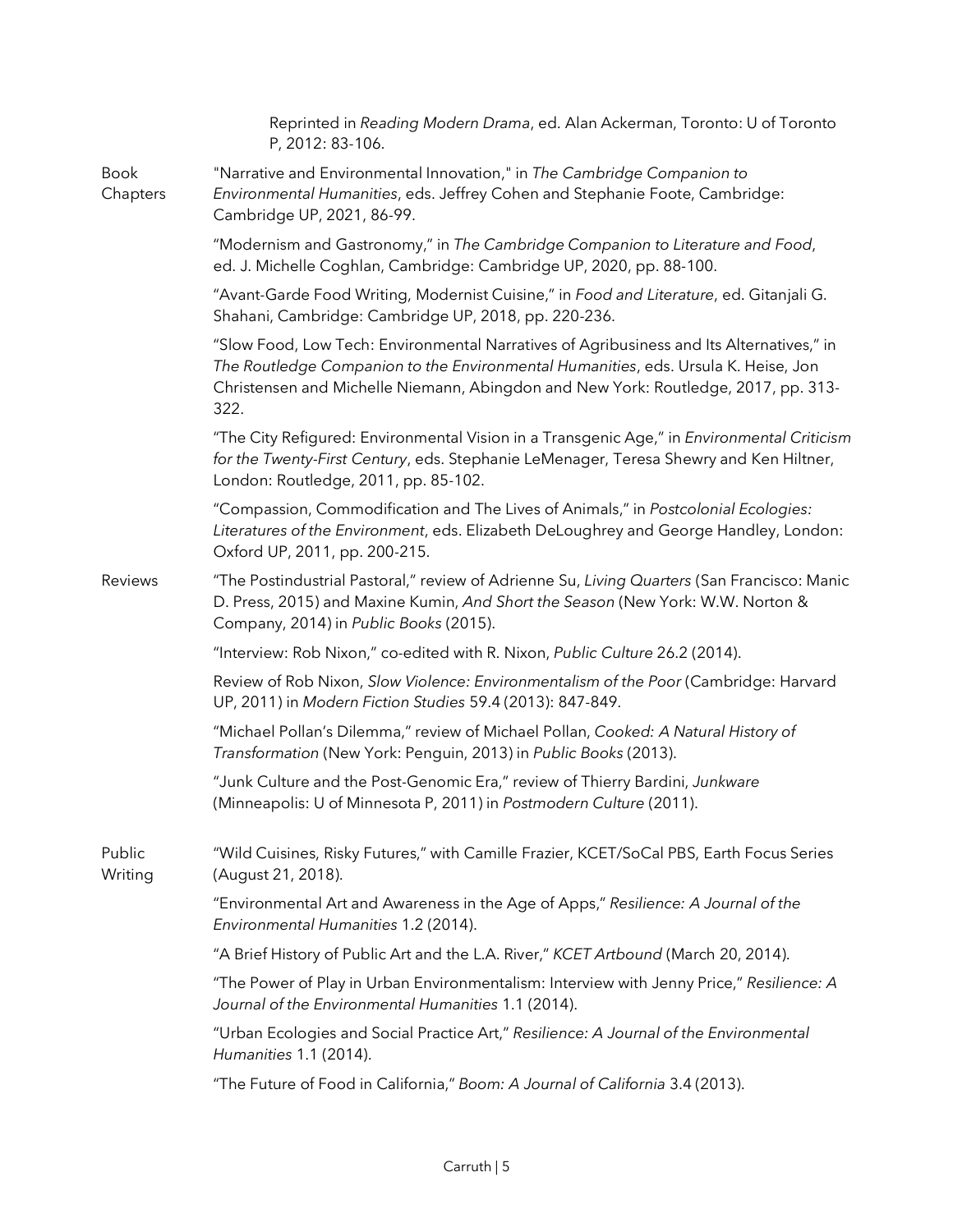## **COLLABORATIONS & PUBLIC ENGAGEMENT PROJECTS**

| 2022-     | "Coastal Futures," Climate Story Incubator, the Environmental Media Lab, P.I.                                                                                                                                                          |
|-----------|----------------------------------------------------------------------------------------------------------------------------------------------------------------------------------------------------------------------------------------|
| 2021-2022 | "Food Project," Princeton University, faculty co-lead.                                                                                                                                                                                 |
| 2017-2019 | "Nimble Foods for Climate Chaos," environmental art and food sustainability<br>collaboration with artist Marina Zurkow and culinary team Hank and Bean, UCLA<br>Laboratory for Environmental Narrative Strategies (LENS), collaborator |
| 2018-2019 | Environmental Story Incubator, new media storytelling and public humanities project,<br>UCLA Laboratory for Environmental Narrative Strategies (LENS) in collaboration with KCET<br>/ SoCal PBS, project lead                          |
| 2012-2015 | Play the LA River, public engagement and participatory art project, co-founder                                                                                                                                                         |
| 2014-2015 | Mellon Sawyer Seminar on the Environmental Humanities, UCLA, participant                                                                                                                                                               |
| 2008-2013 | Arcade: A Digital Salon, Stanford University, contributor                                                                                                                                                                              |
| 2009-2011 | Digital Scholars Research Group, University of Oregon, participant                                                                                                                                                                     |
| 2008-2009 | Environmental Media Research Focus Group, UC Santa Barbara, participant                                                                                                                                                                |
| 2008-2009 | Food and the Body, UC Multicampus Research Group, participant                                                                                                                                                                          |
| 2006-2008 | Environmental Humanities Project, Stanford University, co-founder                                                                                                                                                                      |

## **EDITORIAL BOARDS**

|  | 2022-present Media + Environment |
|--|----------------------------------|
|--|----------------------------------|

- 2015-present *Resilience: A Journal of the Environmental Humanities*
- 2014-2018 *Gastronomica: The Journal of Critical Food Studies*

## **CONFERENCE & SYMPOSIA CONVENING**

- 2016 "Stories for a Changing Planet" program at *Earth Now/Earth 2050*, UCLA College Luskin Endowment Inaugural Symposium, October 20.
- 2013 *The Cultural Politics of Seeds*, invitational symposium co-organized with Rachel C. Lee, Center for the Study of Women, UCLA, May 16-17.
- 2012 *Prototyping Futures / Occupying the Present*, invitational symposium co-organized with Rita Raley, Renee Turner and Carolyn Guertin, Piet Zwart Institute, Rotterdam, May 19-21.
- 2011 *Food Justice*, invitational conference co-organized with Margaret Hallock, The Wayne Morse Center for Law and Politics, University of Oregon, February 19-21.
- 2009 *Food Security and Food Sustainability*, invitational conference co-organized with the Humanities Center, UC Santa Barbara, February 5-7.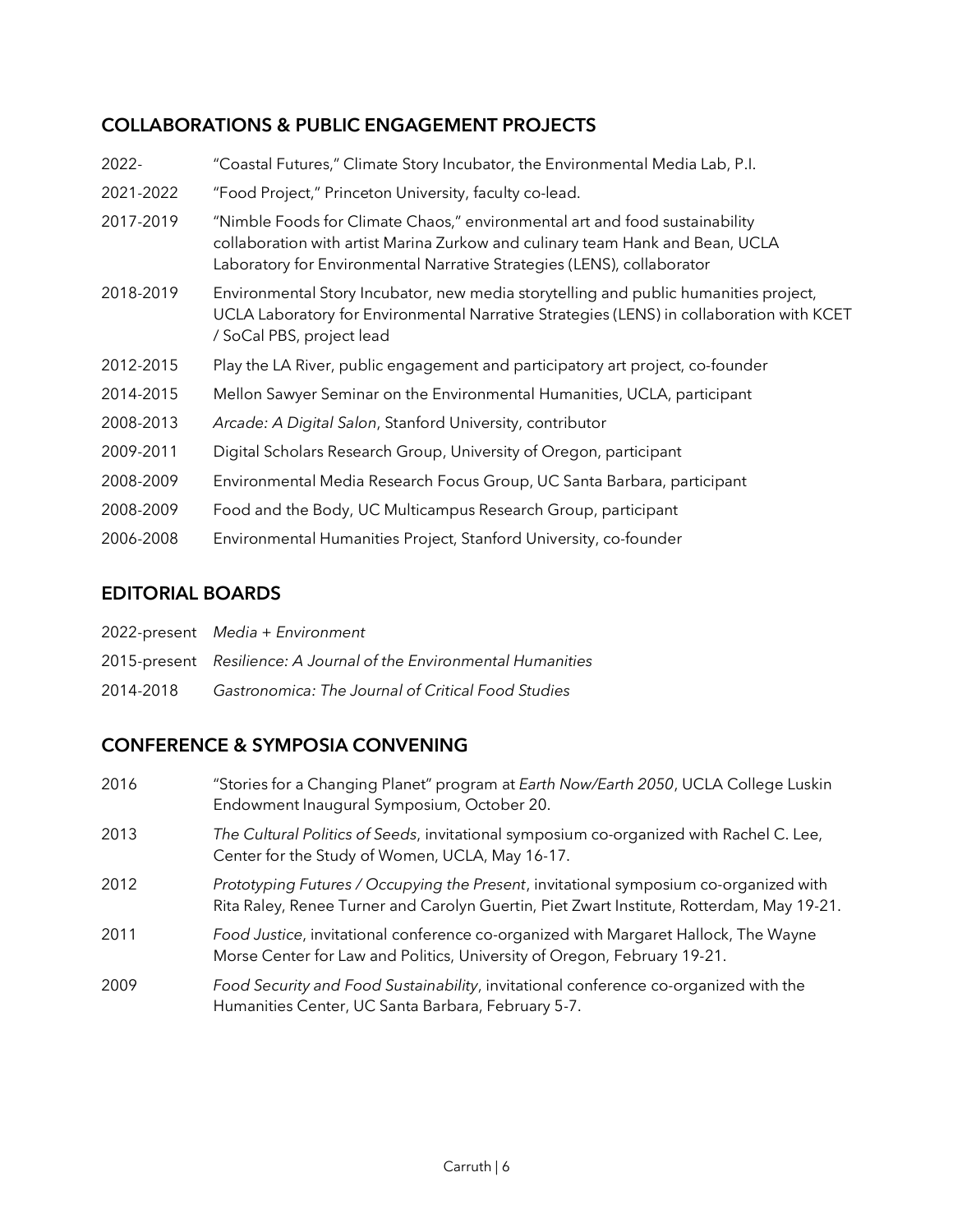## **INVITED LECTURES & PUBLIC APPEARANCES**

| 2022 | "Environmental Humanities in Theory and Practice," presentation and facilitation for the<br>Environmental Humanities Faculty Study Group, Dickinson College, May 23, 2022 (virtual).                                                                             |
|------|------------------------------------------------------------------------------------------------------------------------------------------------------------------------------------------------------------------------------------------------------------------|
|      | "Climate Science, Climate Storytelling," research presentation for the dedication of the<br>High Meadows Environmental Institute (HMEI), Princeton University, May 10, 2022.                                                                                     |
|      | "Nature Rebooted: Silicon Valley's Vision of Rewilding," talk presented to the<br>Environmental Studies Graduate Colloquium, Princeton University, April 21, 2022.                                                                                               |
|      | "The Science is Clear': Why the Climate Crisis Needs New Narratives," lecture presented<br>in the High Meadows Environmental Institute (HMEI) Faculty Seminar Series, Princeton<br>University, April 5, 2022.                                                    |
| 2021 | "The Public Environmental Humanities," talk presented in the Chandler Seminar Series,<br>Humanities Center, University of Tennessee at Knoxville, October 25, 2021 (virtual).                                                                                    |
|      | "Nature Rebooted," Distinguished Lecture, Humanities Center, University of Tennessee at<br>Knoxville, October 25, 2021 (virtual).                                                                                                                                |
| 2020 | "Climate Salvage, Sensory Art," talk presented remotely as part of Climate Sensing, Data<br>Storytelling online symposium and exhibition, Penn Program in the Environmental<br>Humanities, May 7-9 (virtual).                                                    |
|      | "Environmental Studies in a Changing California," lectured presented to the Wrigley<br>Institute for Environmental Studies, University of Southern California, February 19, 2020.                                                                                |
| 2019 | "Salvage: Experimentation, Engagement and the Environmental Humanities," talk<br>presented to Environmental Humanities Colloquium, Princeton University, December 4.                                                                                             |
|      | "Nature by Design: Rewilding, De-extinction and the Ongoing Troubles with American<br>Wilderness," lecture presented to American Studies Program, Princeton University,<br>November 18.                                                                          |
|      | "Life after Earth: Speculations in World-Building from California to the Red Planet," public<br>lecture convened by the American Studies Program, Princeton University, October 10.                                                                              |
|      | "Rewilding and Resilience," talk presented at Crafting the Long Tomorrow: New<br>Conversations and Productive Catalysts Across Science and Humanities Boundaries as the<br>Global Emergency Worsens, University of Arizona, Biosphere 2, February 21-24.         |
| 2018 | "Foraged Cuisines, Culinary Labs," public lecture convened by the Center on Modern<br>Culture, Materialism, and Aesthetics, UC Santa Barbara, May 13.                                                                                                            |
|      | Environmental Humanities Workshop, participant, New York University, May 7.                                                                                                                                                                                      |
|      | "Food Matters: Risk and Privilege," workshop co-leader, Col(LAB) 1.0, American Studies<br>Program, Princeton University, May 2-4.                                                                                                                                |
| 2017 | "Imagining Futures for a Hotter Planet," roundtable moderator for A Climate Series for the<br>Ages, co-sponsored by Natural History Museum of Los Angeles and UCLA Institute of the<br>Environment and Sustainability, La Brea Tar Pits and Museum, November 16. |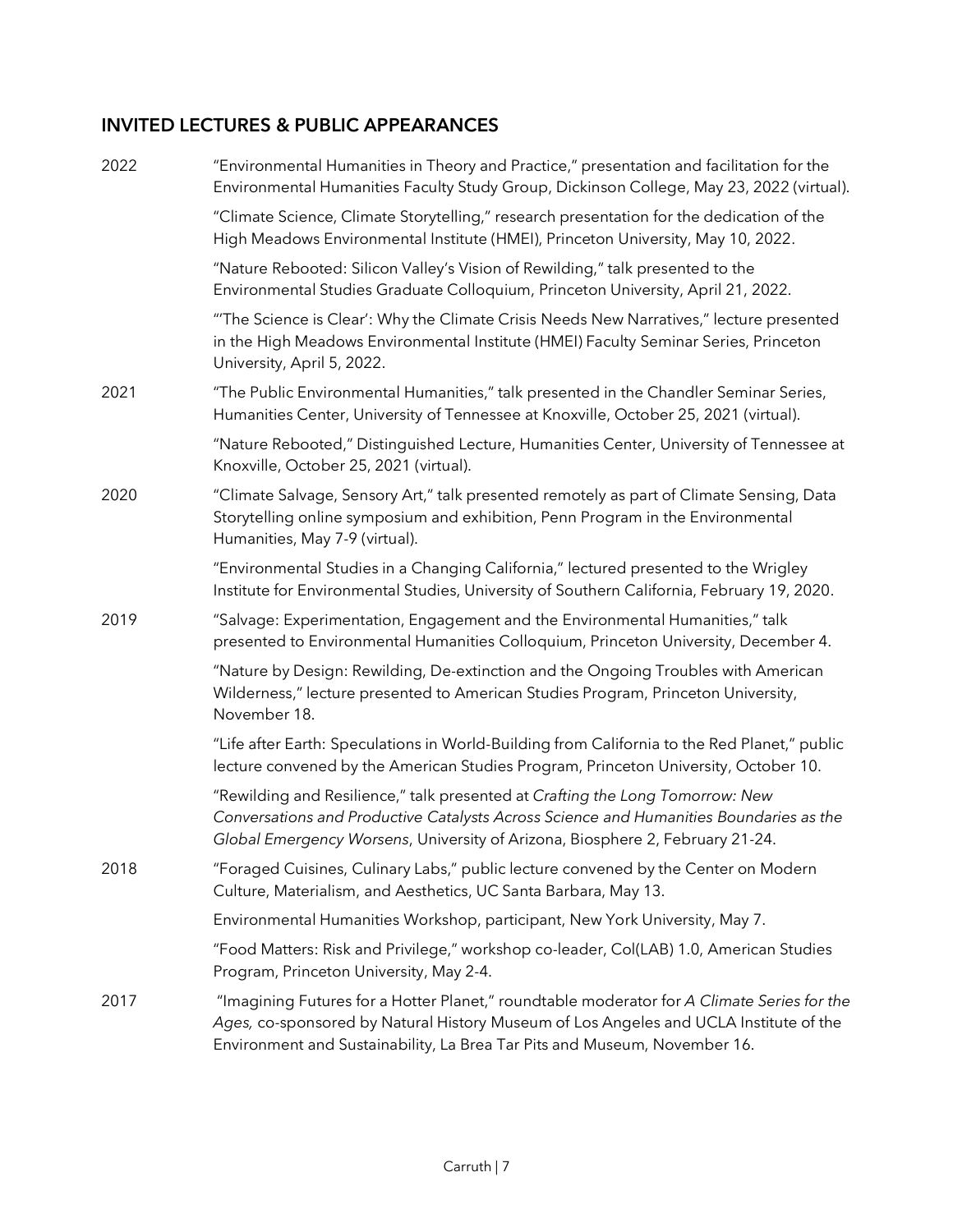|      | "Foraged Cuisines, Culinary Labs: A Food Studies Lens on the Biopolitics and Bioart of<br>Rewilding," public lecture convened by the American Studies Program, Princeton<br>University, October 12.     |
|------|---------------------------------------------------------------------------------------------------------------------------------------------------------------------------------------------------------|
|      | "Terraforms and Xenotexts," public lecture convened by the Department of English and<br>Environmental Humanities working group, University of Texas at Austin, April 13.                                |
|      | "Feasts and Food Politics in the Twenty-First Century," guest lecture presented to "A<br>Multidisciplinary Lab on the Art of Feasting" seminar, Stanford University, February 24.                       |
| 2016 | "The Culinary Lab," talk presented at Critical Consumption: The Future of Food Studies,<br>symposium organized by the American Studies Program, Princeton University, April 1-2.                        |
|      | "Food Commons in the Digital Era," keynote address presented at the English Graduate<br>Conference, University of North Carolina-Charlotte, February 5.                                                 |
| 2015 | "Play the LA River," talk presented at Art Place Japan / LA: A Conversation on Creative<br>Placemaking, Shinso Ito Center for Japanese Religions and Culture, USC, November 13.                         |
|      | "Open Source Foodways," public lecture convened by the Gulf Coast Food Project,<br>University of Houston, November 6.                                                                                   |
|      | "Slow Food, High Tech: An Environmental Humanities Case Study," public lecture and<br>seminar convened by the Environmental Humanities Program, University of Utah, March 4.                            |
| 2014 | "Just Add Water," roundtable participant, Natural History Museum of Los Angeles, July<br>18.                                                                                                            |
|      | "Seed Politics and Cultural Practices," public lecture convened by the Environmental Law<br>Program, University of Hawai'i at Mānoa School of Law, February 7.                                          |
| 2013 | "Lyric Poetry in the Information Age: Seamus Heaney's Electric Light," public lecture<br>convened by The Department of English and Environmental Studies Program, Dickinson<br>College, November 23.    |
|      | "Slow Food in Digital Times," talk presented at Future of the Environmental Humanities,<br>symposium organized by the Simpson Center for the Humanities, the University of<br>Washington, November 1-3. |
|      | "Bioart and Food Movements," public lecture and postdoctoral seminar convened by the<br>Northwest Washington Extension Center, Washington State University, October 31.                                 |
|      | "Literature and Modern Food Culture," keynote address presented to the UCLA Friends<br>of English, June 18.                                                                                             |
| 2012 | "Feast, Famine and Other Scenarios," roundtable participant, Foodprint LA, Los Angeles<br>County Museum of Art, December 8.                                                                             |
|      | "Postdoctoral Fellowship Symposium," roundtable participant, Department of English,<br>Stanford University, November 1-2.                                                                               |
|      | "Culturing New Media: Writing in an Era of Environmental Crisis," paper presented to the<br>Environmental Humanities Project, Stanford University, November 1.                                          |
|      | "The Future of Food," talk presented at the annual Aspen Ideas Festival, July 2.                                                                                                                        |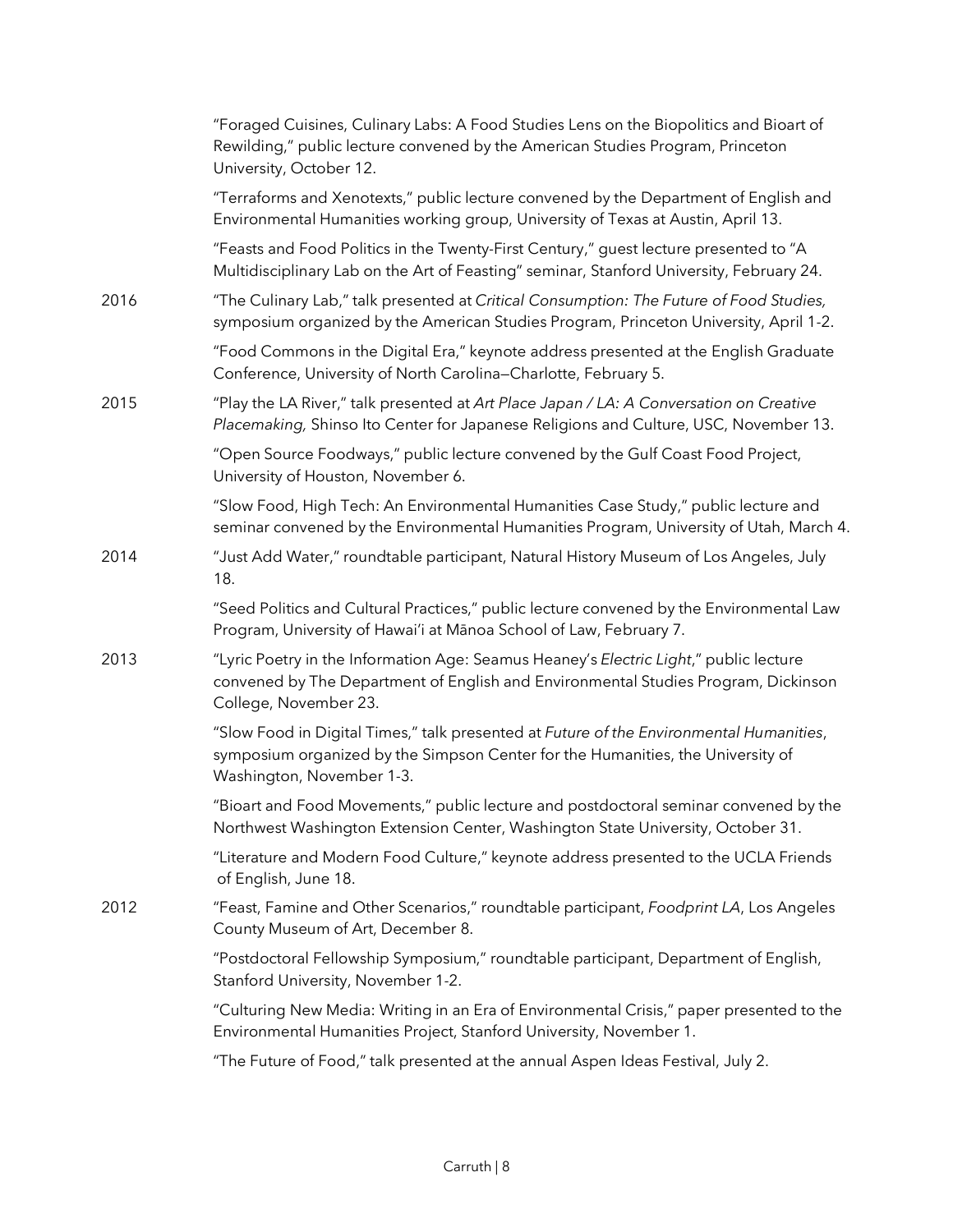| 2011 | "Food Cultures: New Visions of Sustainability," Public lecture convened by the<br>Environment and Natural Resource Law Program, University of Oregon, April 13.                                              |
|------|--------------------------------------------------------------------------------------------------------------------------------------------------------------------------------------------------------------|
| 2010 | "Food Culturing: A New Environmental Imaginary," keynote address presented at Food,<br>Literature and Culture, Hermann Lecture Series, Department of English, University of<br>Texas, Arlington, October 15. |
|      | "Terreform ONE: Sustainability after Nanotechnology," talk presented at Understanding<br>Sustainability: Perspectives from the Humanities, Portland State University, May 22.                                |
| 2009 | "Technology Assets and Green Aesthetics," talk presented at Beyond Environmentalism,<br>UC Santa Barbara, May 23.                                                                                            |

## **CONFERENCE PAPERS & ROUNDTABLES**

| 2019 | "The Public Environmental Humanities: An Incubator," organizer and facilitator, workshop<br>led at the biennial meeting of the Association for the Study of Literature and Environment,<br>University of California, Davis, June 26. |
|------|--------------------------------------------------------------------------------------------------------------------------------------------------------------------------------------------------------------------------------------|
| 2018 | "Becoming Undisciplined," roundtable participant, annual meeting of the Association for<br>the Study of the Arts of the Present (ASAP), New Orleans, October 19.                                                                     |
|      | "Fictions of Rewilding and Terraforming," Twentieth- and Twenty-First Century American<br>Literature Forum, paper presented at the annual meeting of the Modern Language<br>Association, New York, January 5.                        |
| 2017 | "Nature Makers," paper presented at the annual meeting of the Association for the Study<br>of the Arts of the Present, Oakland, October 26.                                                                                          |
|      | "Creative Ecology in Times of Crisis," Ecomedia roundtable, Ecocriticism and<br>Environmental Humanities Forum, paper presented at the annual meeting of the Modern<br>Language Association, Philadelphia, January 7.                |
| 2016 | "The Culinary Avant-Garde," Eco-Modernism stream, paper presented at the annual<br>meeting of the Modernist Studies Association, Pasadena, November 19.                                                                              |
|      | "Environmental and Digital Precarity in Twenty-First-Century U.S. Fiction," paper<br>presented at the annual meeting of the Modern Language Association, Austin, January 9.                                                          |
| 2015 | "Open Source Knowledge and DIY Food Systems," paper presented at the biennial<br>meeting of the Association for the Study of Literature and Environment, University of<br>Idaho, June 26.                                            |
|      | Respondent to discussion of Rachel Lee's The Exquisite Corpse of Asian America:<br>Biopolitics, Biosociality, and Posthuman Ecologies, Asian American Studies Center, Powell<br>Library, UCLA, May 5.                                |
|      | "Horizons of Literary Food Studies," roundtable participant, annual meeting of the Modern<br>Language Association, Vancouver, January 9.                                                                                             |
| 2014 | Public discussion of Global Appetites: American Power and the Literature of Food, Charles<br>E. Young Library, UCLA, February 18.                                                                                                    |
|      |                                                                                                                                                                                                                                      |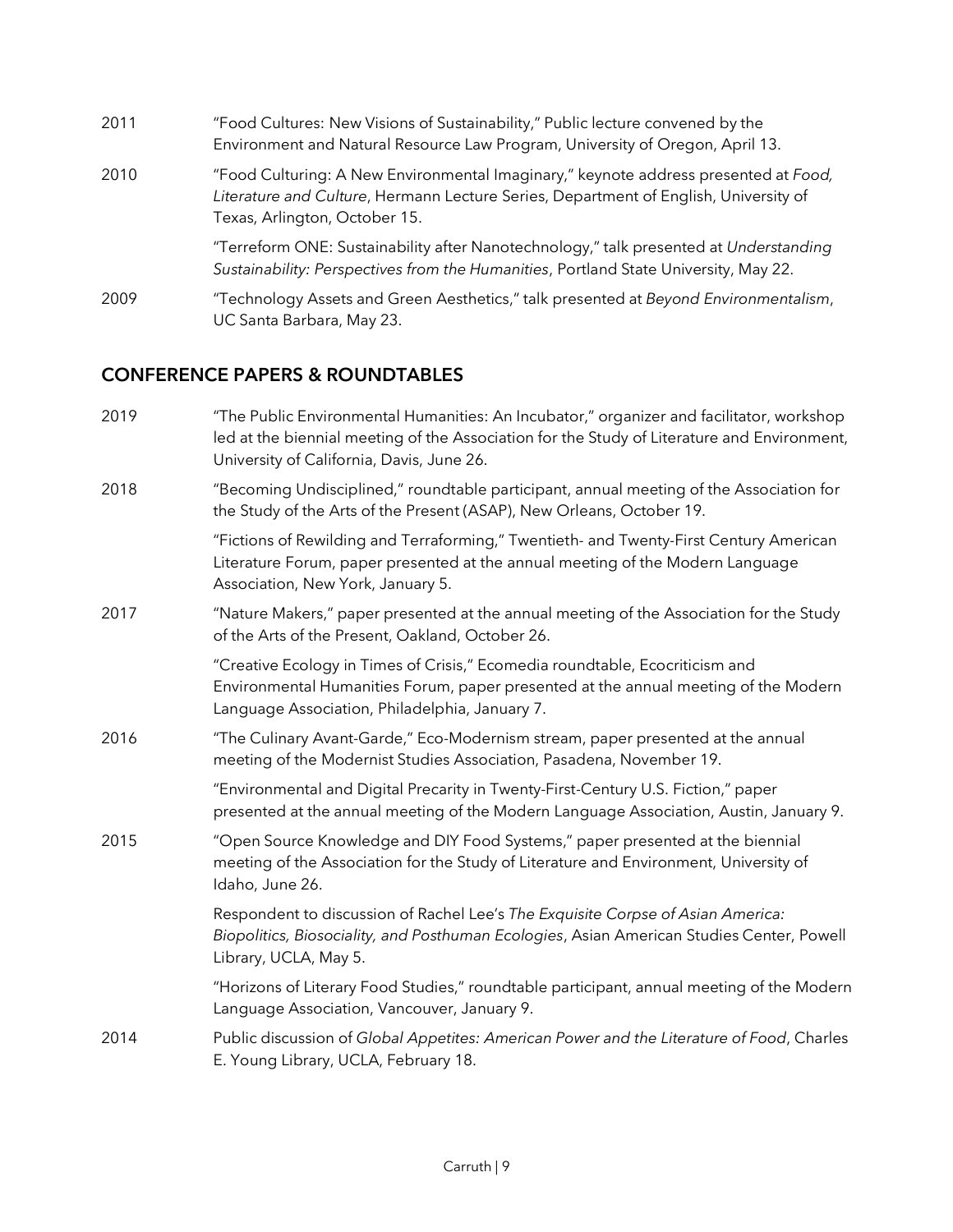| 2013 | "Slow Food and Seed Networks," paper presented at the biennial meeting of the<br>Association for the Study of Literature and Environment, University of Kansas, May 29.                                                                                                                            |
|------|----------------------------------------------------------------------------------------------------------------------------------------------------------------------------------------------------------------------------------------------------------------------------------------------------|
|      | "Seed Banks and Seed Networks: Narratives, Images, Infrastructure," paper presented at<br>The Cultural Politics of Seeds Symposium, UCLA, May 17.                                                                                                                                                  |
|      | "Networked Nature and Smart Cities in Contemporary U.S. Fiction," Twentieth-Century<br>American Literature Forum, paper presented at the annual meeting of the Modern<br>Language Association, Boston, January 3.                                                                                  |
| 2012 | "American Postmodern Nature," respondent, annual meeting of the American Literature<br>Association, San Francisco, May 26.                                                                                                                                                                         |
|      | Life (Un)Ltd: A Symposium on Feminism, Race and Biopolitics, respondent to book<br>discussion, Center for the Study of Women, UCLA, May 11.                                                                                                                                                        |
|      | "Scientific Knowledge and Literary Critique," roundtable c-organizer and participant,<br>annual meeting of the Modern Language Association, Seattle, January 7.                                                                                                                                    |
| 2011 | "Localizing Food Systems: Beyond Food Miles," with David Cleveland and Niki Mazaroli,<br>poster presented at the Community Food Security Coalition conference, Oakland,<br>November 7.                                                                                                             |
|      | "Microbial Art and Christian Bök's Xenotext," paper presented at the annual meeting of<br>the Association for the Study of the Arts of the Present, Pittsburgh, October 29.                                                                                                                        |
|      | "Network Fictions and Global Food Markets: Ruth L. Ozeki's My Year of Meats," paper<br>presented at the annual meeting of the Association for the Study of the Arts of the<br>Present, Pittsburgh, October 27.                                                                                     |
|      | "The Practice and Politics of Art-Science Collaboration," paper for a special session<br>organized by the Art-Science: Collaborations, Bodies, Environments Research Group and<br>presented at the annual meeting of the Association of Pacific Coast Geographers, San<br>Francisco, September 30. |
|      | "Environmental Imagination in a Transgenic Age," paper presented at the biennial<br>meeting of the Association for the Study of Literature and Environment, University of<br>Indiana, June 24.                                                                                                     |
|      | "Building your Professional Identity," roundtable participant, biennial meeting of the<br>Association for the Study of Literature and Environment, University of Indiana, June 22.                                                                                                                 |
|      | "Demobilizing Domesticity in Twentieth-Century American Food Writing," session chair,<br>annual meeting of the American Literature Association, Boston, May 28.                                                                                                                                    |
|      | "Computer-Aided Design and the Future Green City," paper presented at the annual<br>meeting of the Modern Language Association, Los Angeles, January 8.                                                                                                                                            |
| 2010 | "Interactivity and Critical Pedagogy," roundtable participant, annual virtual meeting of<br>Humanities, Arts, Science and Technology Alliance and Collaboratory (HASTAC), April 17.                                                                                                                |
|      | "Biotechnology and the Green City," paper presented at the annual meeting of the<br>American Comparative Literature Association, New Orleans, April 2.                                                                                                                                             |
|      |                                                                                                                                                                                                                                                                                                    |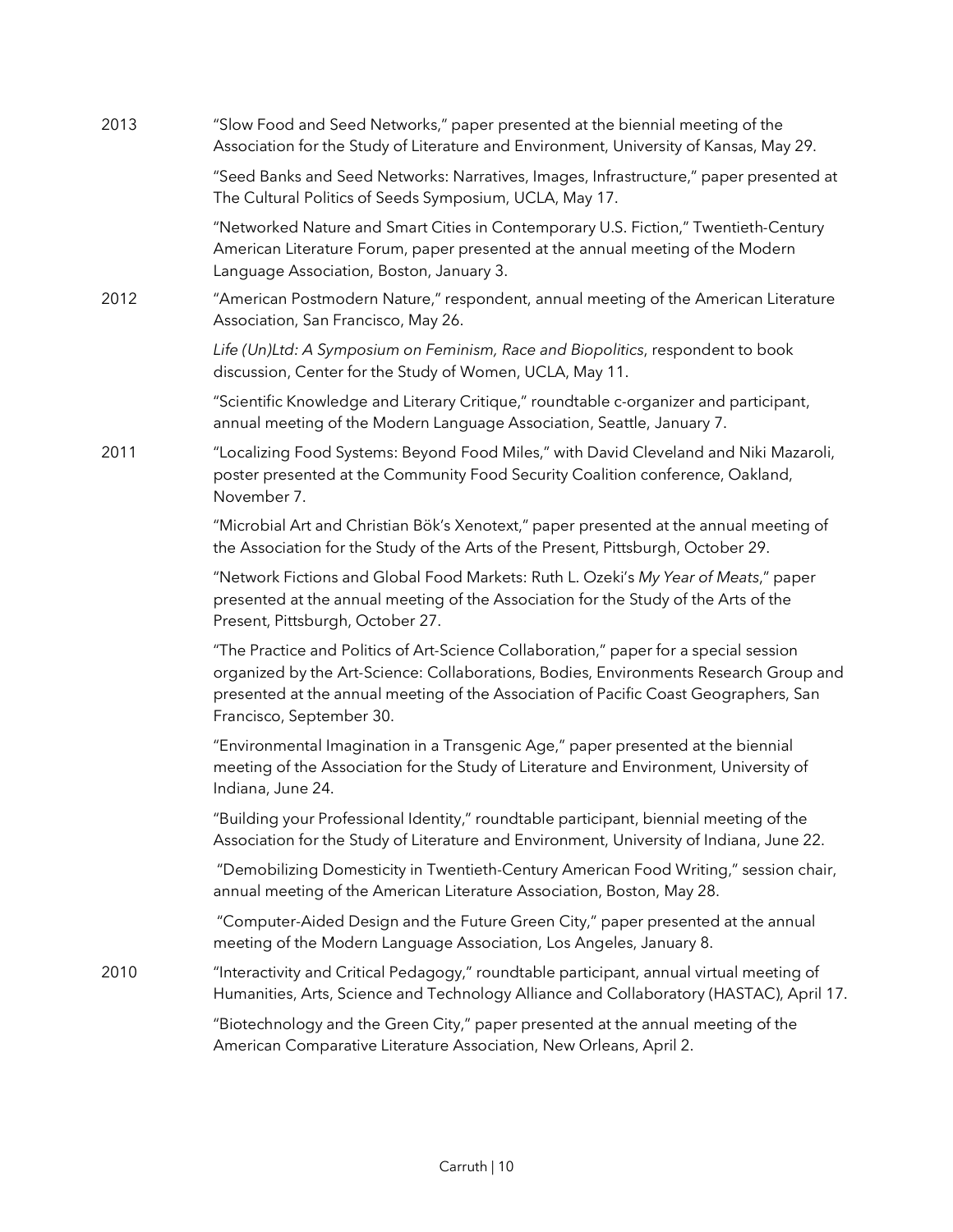| 2009 | "In Vitro Habitats: Nature after Nanotechnology," paper presented at the inaugural<br>meeting of the Association for the Study of the Arts of the Present, Knoxville, Tennessee,<br>October 23.     |
|------|-----------------------------------------------------------------------------------------------------------------------------------------------------------------------------------------------------|
|      | "Transnationalism and Environmental Justice," session chair, biennial meeting of the<br>Association for the Study of Literature and Environment, University of Victoria, June 5.                    |
|      | "Agribusiness and the Problem of Justice in U.S. Ethnic Literature," paper presented at the<br>annual meeting of the Association for Asian American Studies, Honolulu, April 23.                    |
| 2008 | Respondent to Ursula K. Heise, "The Avant-Garde and the Challenge of Ecology," Science,<br>Technology, and Society Program, Stanford University, May 2.                                             |
|      | "The Postindustrial Lives of Animals," paper presented at the annual meeting of the<br>American Comparative Literature Association, Long Beach, April 25.                                           |
|      | "World Writers and Local Place," seminar organizer, annual meeting of the American<br>Comparative Literature Association, Long Beach, California, April 24-26.                                      |
| 2007 | "War Rations, Food Politics and Late Modernism," paper presented at the annual meeting<br>of the Modernist Studies Association, Long Beach, California, November 3.                                 |
|      | "Food Politics and Military Technology in One of Ours," paper presented at the biennial<br>meeting of the International Willa Cather Society, Abbey St-Michel de Frigolet, June 30.                 |
|      | "Caribbean Chocolate and Pan-American Fiction: Toni Morrison's Tar Baby," paper<br>presented at the annual meeting of the American Comparative Literature Association,<br>Puebla, Mexico, April 20. |
| 2006 | "Ritual and Carnival in E.E. Cummings's Him," paper presented at the annual meeting of<br>the Modernist Studies Association, Tulsa, October 22.                                                     |
| 2005 | "E.E. Cummings's Experiments in Live Theater," paper presented to the American Cultures<br>Workshop, Stanford Humanities Center, April 19.                                                          |
| 2004 | "The Stage is the Thing: Modernist Drama in Theory and Practice," paper presented at the<br>annual meeting of the Modernist Studies Association, Vancouver, October 23.                             |

# **PROFESSIONAL SERVICE**

| 2020-2025 | Ecocriticism and Environmental Humanities Forum Executive Council, Modern Language<br>Association (elected) |
|-----------|-------------------------------------------------------------------------------------------------------------|
| 2014-2019 | Literature and Science Forum Executive Council, Modern Language Association (elected)                       |
| 2013-2015 | Executive Council, Association for the Study of Literature and Environment (elected)                        |
| 2012-2015 | Media Section Editor, Resilience: A Journal of the Environmental Humanities                                 |
| 2012-2014 | Steering Committee, Humanities for the Environment, North American Observatory,<br>Mellon Grant, ASU        |
| 2013-2014 | Technical Advisory Committee, Los Angeles Urban Greenway Project                                            |
| 2011-2013 | Book Review Editor, Gastronomica                                                                            |
| 2009-2011 | Campus Leaders Advisory Board, New Media Consortium                                                         |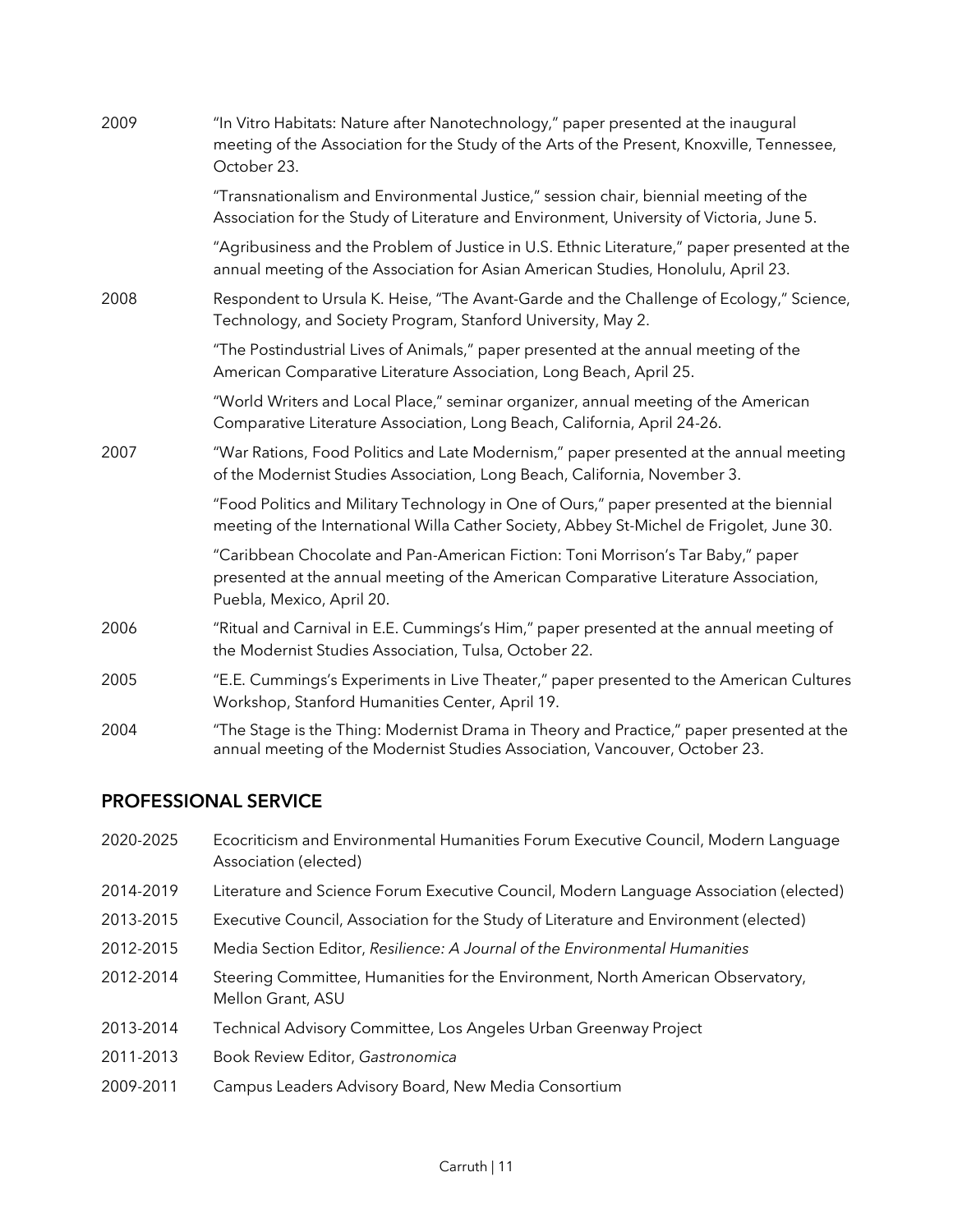Ongoing Referee for *African American Review, Boom: A Journal of California,* Cambridge University Press*, Configurations, Gastronomica, Interdisciplinary Studies of Literature and Environment (ISLE), MELUS, Modern Drama, Nineteenth-Century Literature, Postmodern Culture, Resilience: A Journal of the Environmental Humanities, Studies in American Fiction,* Routledge*, Theatre Journal,* University of Massachusetts Press, University of Minnesota Press

### **UNIVERSITY SERVICE: PRINCETON UNIVERSITY**

| 2022-     | Princeton Public Lectures Committee                                                               |
|-----------|---------------------------------------------------------------------------------------------------|
| 2022-     | Climate Futures Initiative, High Meadows Environmental Institute, Consultative Committee          |
| $2021 -$  | High Meadows Environmental Institute, Diversity, Equity and Inclusion Committee, Chair            |
| 2022      | Effron Center for the Study of America, Thesis Prizes Selection Committee                         |
| 2022      | Effron Center for the Study of America, Anschutz Visiting Professor Selection Committee           |
| 2021-2022 | Effron Center for the Study of America, Indigenous and Native North American Studies<br>Committee |
| 2021-2022 | High Meadows Environmental Institute, Postdoctoral Fellowship Review Committee                    |
| 2021      | Climate Futures Initiative, Postdoctoral Fellowship Review Committee                              |

### **UNIVERSITY SERVICE: UCLA / UNIVERSITY OF CALIFORNIA**

| 2020      | Global Climate Leadership Council, UC Office of the President                                                      |
|-----------|--------------------------------------------------------------------------------------------------------------------|
| 2020      | North Campus Leadership Cabinet, Office of the Vice Chancellor of Research                                         |
| 2018-2020 | Chair, Faculty Advisory Committee, Food Studies Undergraduate Minor Program                                        |
| 2018-2019 | Faculty Advisory Committee, Mildred E. Mathias Botanical Garden                                                    |
| 2018-2019 | Experimental Humanities Task Force, Division of Humanities                                                         |
| 2017-2019 | Executive Committee, English Department (elected)                                                                  |
| 2016-2018 | Faculty Advisory Committee, Food Studies Undergraduate Minor Program                                               |
| 2015-2018 | Faculty Advisory Committee, Food Studies Graduate Certificate Program                                              |
| 2015-2017 | Personnel Committee, English Department (elected)                                                                  |
| 2015-2017 | Digital Gateway Working Group, Mellon Literatures in English, English Department                                   |
| 2015-2017 | Faculty Advisory Committee, Leaders in Sustainability Program, Institute of the<br>Environment and Sustainability  |
| 2015-2016 | Advisory Board, Center for the Study of Women                                                                      |
| 2014-2015 | Food Studies ad hoc curricular committee, Healthy Campus Initiative                                                |
| 2012-2015 | Graduate Committee, English Department                                                                             |
| 2013-2014 | Interdisciplinary Studies in Literature Working Group, Mellon Literatures in English,<br><b>English Department</b> |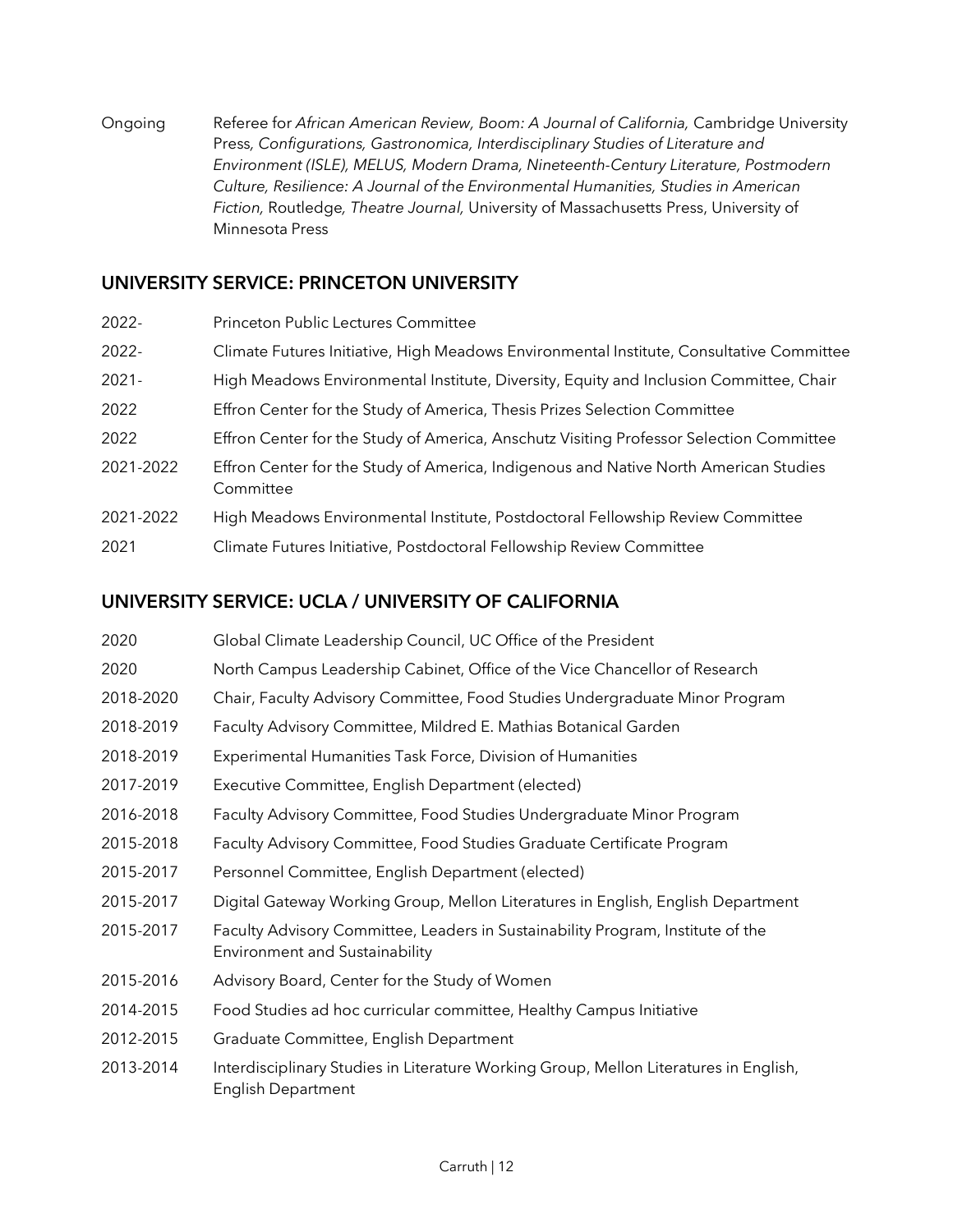- 2012-2013 UC Education Abroad Program (UCEAP), Faculty Advisory Committee, Food and Culture Program Proposal
- 2012-2013 Literatures in English Working Group, Mellon Literatures in English, English Department

### **UNIVERSITY SERVICE: UNIVERSITY OF OREGON**

- 2010-2011 Senior Search Committee, Modernism, English Department
- 2010-2011 Food Studies Working Group
- 2010-2011 New Media and Cultures Working Group
- 2010-2011 Composition Program Committee, English Department
- 2009-2011 Executive Council, Environmental Studies Program

### **TEACHING EXPERIENCE: GRADUATE COURSES**

- American Environmental Narrative, 1980-present
- The Biotech Imagination
- Climate Science and Digital Culture: An Environmental Media Practicum
- Contemporary American Literature
- Environmental Narrative, Media and Art
- Environmental Literature and Ecocriticism
- Environmental Humanities in Theory and Practice
- Environmental Studies: Materials and Methods
- Food and the Avant-Garde from Modernism to Bioart
- Food Futures
- Food Studies Colloquium
- Science Communication and Environmental Media
- Toni Morrison and J.M. Coetzee

### **TEACHING EXPERIENCE: UNDERGRADUATE COURSES**

- American Fiction, 1945-present
- American Literature, 1850-present
- American Literature, 1900-present
- Art and Politics of Food in Contemporary American Culture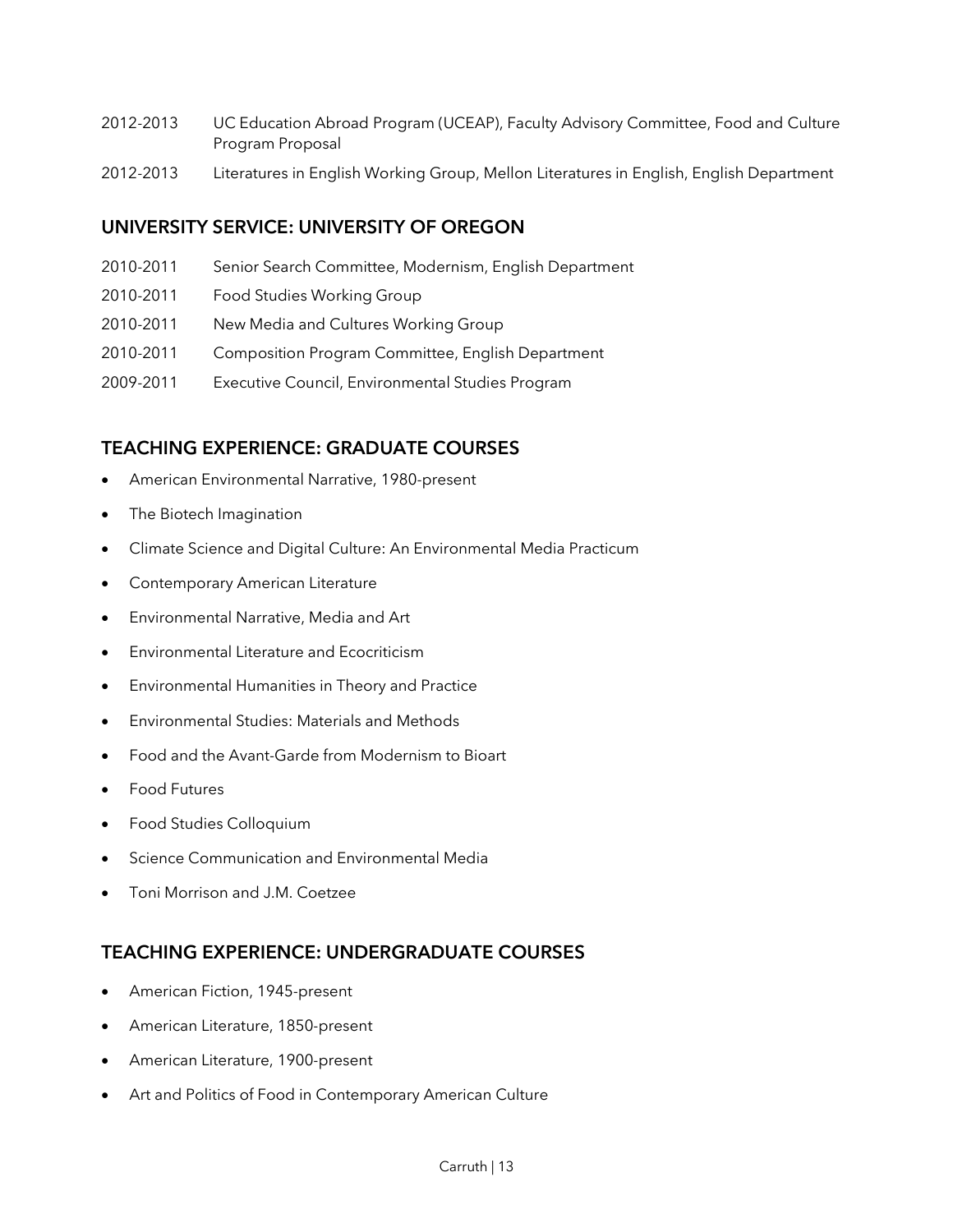- Bioart and Amateur Science
- California Food Cultures
- Contemporary American Fiction
- Creative Ecologies: American Environmental Narrative and Art, 1980-2020
- Environmental Literature and Culture
- Food: A Lens on Environment and Sustainability
- Food Writing and Food Politics in the Digital Age
- High-Tech Environmentalism
- Introduction to the Environmental Humanities
- Introduction to Environmental Studies
- Literatures in English, 1850-present
- Literature and Science
- Major American Novelists
- Twentieth-Century Literature, 1945-present
- Wired City/Green City

## **STUDENT MENTORSHIP**

PhD Dissertation Committees (Director or Co-Director)

- Spencer Robins, PhD Student in English, UCLA
- Shouhei Tanaka, PhD Student in English, UCLA
- Chelsea Kern, PhD in English, UCLA, Awarded 2021| "Reading the Machine: Digital Reading Practices and the Contemporary U.S. Novel"
- Alexei Nowak, PhD in Comparative Literature, UCLA , Awarded 2018 | "Rural transnationalism: Food, famine, and agriculture in U.S. and Chinese Literature, 1989-1955"
- Allison Hegel, PhD in English, UCLA, Awarded 2018 | "Social reading in the digital age"
- Amanda Waldo, PhD in English, UCLA, Awarded 2015 | "The ethical consumer: Narratives of social and environmental change in contemporary American literature"
- Christopher McGill, PhD in English, University of Oregon, Awarded 2012 | "Figuring the beast: The aesthetics of animality in American literature, 1900-1979"

PhD Dissertation Committees (Reader)

• Clara Wilch, PhD Candidate in Theater and Performance Studies, UCLA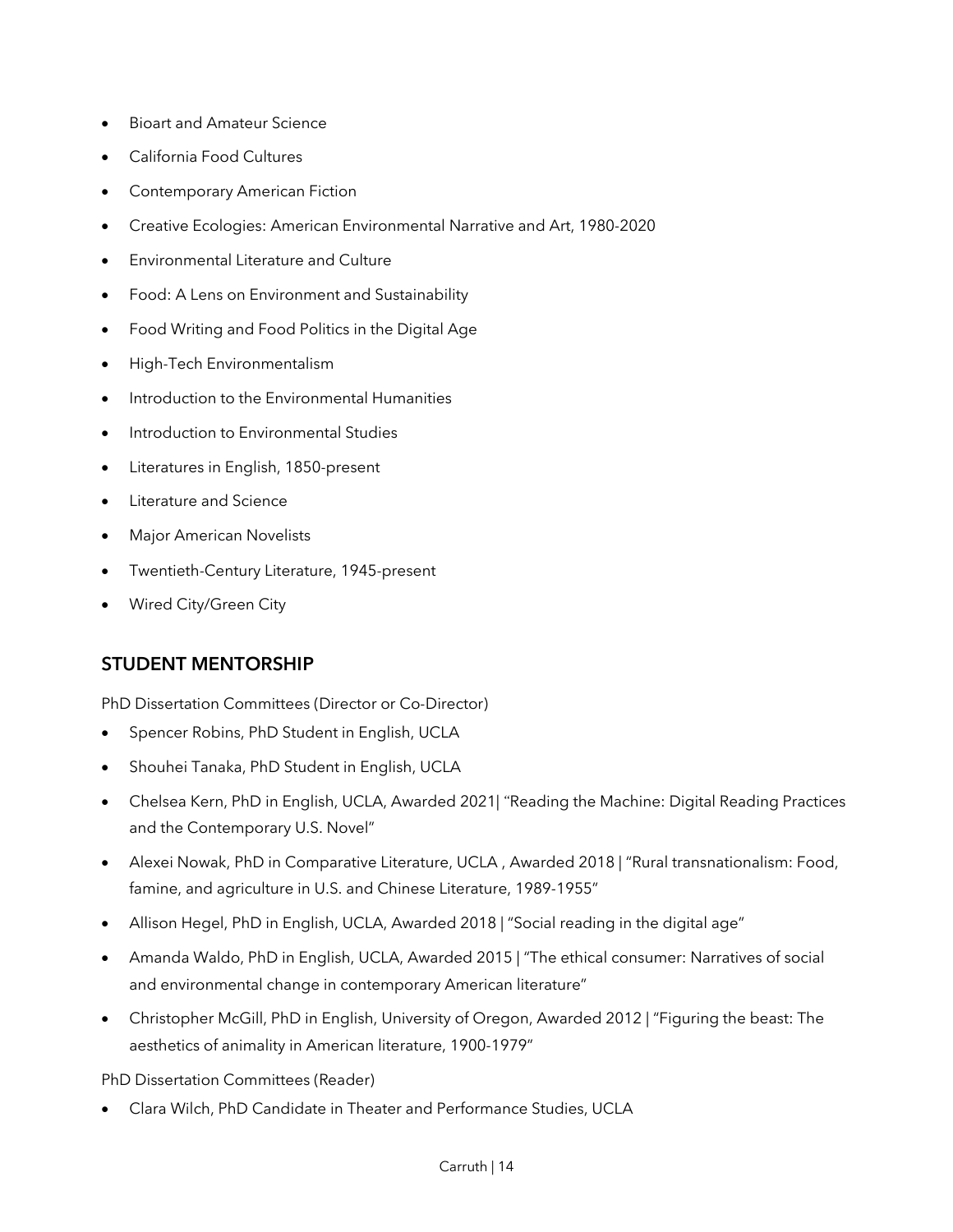- Gregory Toy, PhD in English, UCLA, Awarded 2021 | "Asian American Narratives of Building and Unbuilding"
- Comfort Udah, PhD Candidate in English, UCLA, Awarded 2021 | "Unwritten Spaces: African Literature and Charismatic Spatiality"
- Sujin Youn, PhD Candidate in English, UCLA, Awarded 2020 | "Novels that Enact: Capitalist Storification and Emerging Forms in 21<sup>st</sup>-Century Fiction"
- Elizabeth Collins, PhD Candidate in French and Francophone Studies, UCLA, Awarded 2020 | "A Place at the Table: French Colonialism, Vietnamese Diaspora, and the Relational Dynamics of Food in Contemporary Women's Literature"
- Kathryn Cai, PhD in English, UCLA, Awarded 2019 | "Affective imaginations of adaptation: Navigating contingency in Asian American and Chinese narratives of the body"
- Cailey Hall, PhD in English, UCLA, Awarded 2019 | "Visceral Romanticism: The literature and culture of digestion, 1780-1830"
- Camille Frazier, PhD in Anthropology, UCLA, Awarded 2018 | "Food aspirations and insecurities in the developing city: Emergent food ecologies in Bengaluru, India"
- Stephen Siperstein, PhD in English and Environmental Studies, University of Oregon, Awarded 2016 | "Climate change in literature and culture: Conversion, speculation, education"
- Lindsay Naylor, PhD in Cultural Geography, University of Oregon, Awarded 2014 | "Decolonial autonomies: Fair trade, subsistence and the everyday practice of food sovereignty in the highlands of Chiapas"
- Allison Schifani, PhD in Comparative Literature, UC Santa Barbara, Awarded 2013 | "Biotechnical ecologies: Urban practice and play in Buenos Aires and Los Angeles"
- Sarah Stoeckl, PhD in English, University of Oregon, Awarded 2012 | "Static chaos: The Great War and modern novels of sterility"

#### MA Theses

- Casey Carroll, Critical and Visual Studies, CCA, 2011-2012 (Outside reader)
- Chris Roddy, Environmental Studies, University of Oregon, 2010-2012 (Chair)

### Honors Theses

- Lauren Ball, English Department, UCLA, 2014-2015 (Advisor)
- John Guzman, English Department, UCLA, 2013-2014 (Advisor)